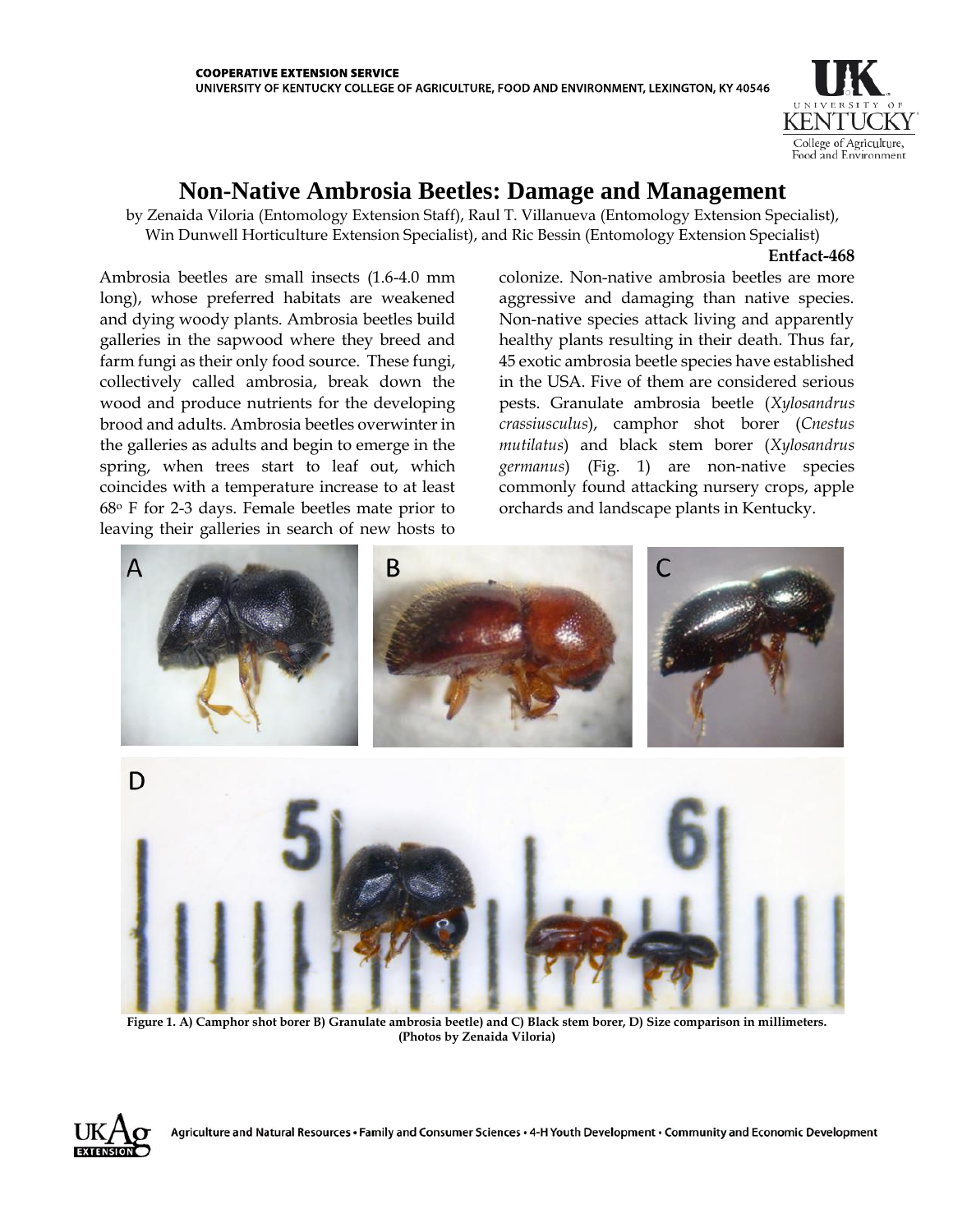## **Damage**

Ambrosia beetles drill the cortex to reach wood where they make tunnels and inoculate the wood with fungi, which they carry in specialized structures in their body. Sawdust, produced as a result of their drilling, is pushed out forming strands or sticks of frass (called toothpicks) that protrude from the stem or branch (Fig. 2). These strands are a typical symptom of ambrosia beetle attack, since ambrosia beetle holes and the beetles themselves are often difficult to see. However, the frass toothpicks cannot be detected after windy days or a rainfall because they are easily blown or washed away. A short time after the attack, plants might show symptoms of wilting or dieback until they finally die. It is unknown what causes plant death; plant death may be caused by beetles girdling of the vascular tissue and/or by the action of pathogenic fungi introduced into the plant by the beetles. Ambrosia beetles breed in a wide range of hosts, mainly broadleaf woody plants, where they farm their symbiont fungi. More than 200 plant species have been reported as hosts, among them: aspen, beech, cherry, Chinese elm, crape myrtle, dogwood, golden rain tree, hickory, magnolia, maple, mimosa, oak, peach, persimmon, *Prunus*, redbud, sweetgum, tulip, poplar, *Styrax*, and walnut are listed as species susceptible to ambrosia beetle attack. These plant species may be more prone to biotic and abiotic stresses and therefore more likely to attract ambrosia beetles. Plant stress caused by flooding, drought, freeze damage and poor management practices make plants release ethanol, the major ambrosia beetle attractant. Climate change might influence ambrosia beetle damage by predisposing plants to attack due to more frequent flooding, drought, or freeze damage in regions where these events were previously rare. Ambrosia beetles attack a broad range of tree sizes. Eastern redbud branches thinner than a pencil (Fig. 3) and 30-cm diameter trees have been attacked, however, higher attack frequencies have been reported for 3-3.9-inch diameter trees. In recent years, attacks have been seen in maple, tulip poplar, willow oak, cherry trees grown in containers and landscape redbuds.



**Figure 2. Maple tree recently attacked by granulate ambrosia beetle. Frass toothpicks can be noticed from close to the ground to more than 3 feet height. (Photo: Ginny Travis)**



**Figure 3. Camphor shot borer drills an Eastern redbud twig (~6mm). (Photo: Brenda Kennedy)**

## **Management**

Monitoring and scouting are the best approaches to detect ambrosia beetle activity and check population trends. Traps baited with ethanol (Fig. 4) are effective for attracting overwintering adults in early spring as they begin to search for new trees to colonize. In western Kentucky, ambrosia beetle population peaks for granulate ambrosia beetle, camphor shot borer and black stem borer